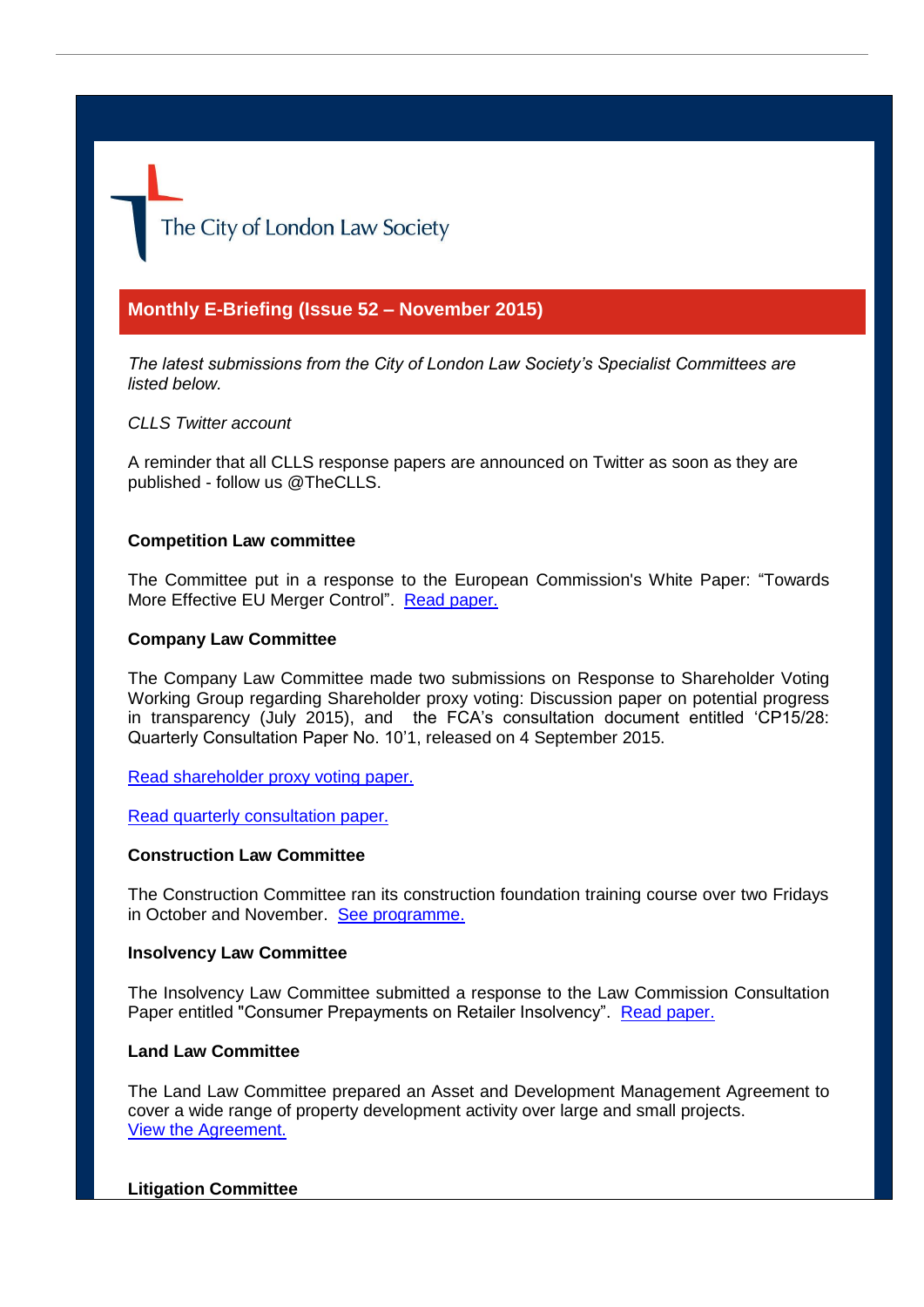The response from the Committee to the Ministry of Justice's Consultation Paper entitled "Court and Tribunal Fees" is attached. This paper reinforced the concerns of the Committee and its members about the continuing process by the Ministry of Justice of increasing court fees in the courts and tribunals England and Wales. **[Read paper](http://www.citysolicitors.org.uk/attachments/article/112/CLLS%20response%20to%20MoJ%20consultation%20paper%20on%20court%20and%20tribunal%20fees.pdf)**.

# **Professional Rules and Regulation Committee (PR&RC)**

The Committee put in a response to the SRA's discussion paper "Protecting Clients' Financial Interests" (the "Discussion Paper"). [Read paper](http://www.citysolicitors.org.uk/attachments/article/108/CLLS%20Consultation%20Response%20-%20Professional%20Rules%20and%20Regulation%20Committee%20-Protecting%20Clients%20Financial%20Interests%20%20-%2014%2009%2015.pdf)

# **Regulatory Law Committee**

The Committee commented on the FCA's Discussion Paper on Smarter Consumer Communications (the DP), focusing on legal issues in connection with the use of "smart" formats in the design and delivery of firms' terms and conditions (T&Cs) and potential suggestions for improving accessibility of T&Cs without compromising legal certainty.

### [Read paper.](http://www.citysolicitors.org.uk/attachments/category/152/CLLS%20Response%20to%20FCA%20Discussion%20Paper%20on%20Smarter%20Consumer%20Communications%20-%2025%20September%202015.pdf)

HM Treasury published on 21 July 2015 a technical consultation on proposals in the Bank of England Bill that are intended to strengthen the Bank's governance, transparency and accountability, enhance the ability of the Bank to discharge its macroprudential, microprudential and monetary policy responsibilities in a co-ordinated way, and ensure that the UK's crisis management arrangements keep pace with developments in resolution policy. [Read the response paper.](http://www.citysolicitors.org.uk/attachments/category/152/CLLS%20Response%20to%20HM%20Treasury%20technical%20consultation%20on%20Bank%20of%20England%20Bill%20-%2025%20September%202015.pdf)

# **Training Committee**

The Committee met with the SRA on  $13<sup>th</sup>$  October to discuss the ongoing process of reform of access to the profession and professional qualifications. The approach of the CLLS was set out in the attached briefing note.



# **General matters**

The period covered by this report includes the launch of the Brexit negotiations with the Prime Minister's letter to the EU Commission, and the discussions with the Lord Chancellor and Ministry of Justice at the roundtable chaired by the CLLS in the aftermath of the Lord Chancellor's speech at the Legatum Institute on the subject of pro bono and the policy of a levy floated in its aftermath.

#### **Lord Chancellor's Speech/:Levy/Pro Bono**

The Lord Chancellor attended a round table meeting at Clifford Chance on Monday  $27<sup>th</sup>$ October with senior partners and pro bono managers of a number of City of London law firms to discuss pro bono work carried out by solicitors within the City. The meeting discussed pro bono work, the range of activities carried out by the firms, and the potential for growth in this sphere. The meeting also discussed a proposed levy on the turnover of City of London law firms, a proposal which had arisen in the days before the meeting.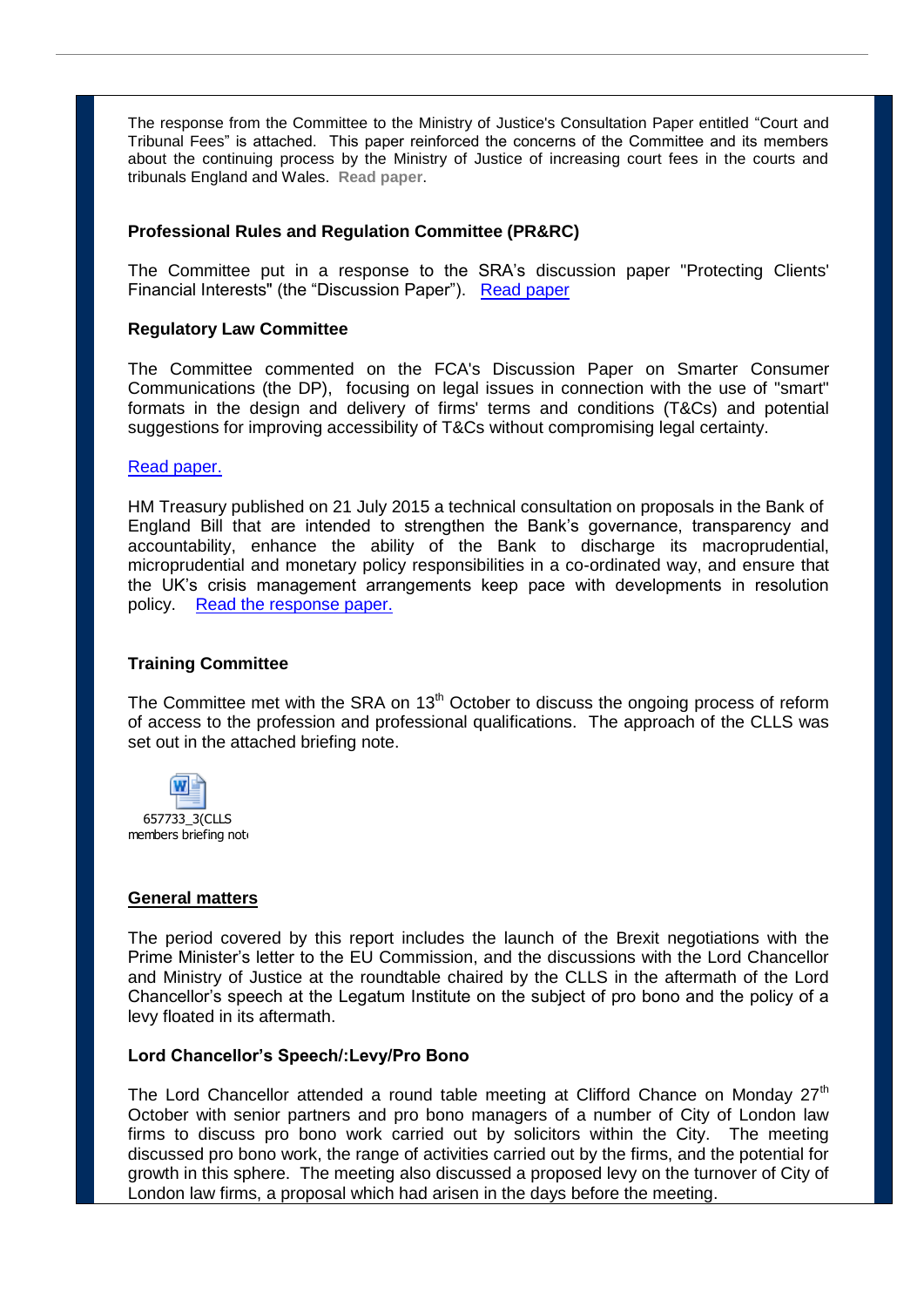The discussion with senior partners continued over a dinner on Tuesday 28<sup>th</sup> October.

The main issues comprised the range and value of pro bono work carried out by the City of London, the impact that any levy on the City of London law firms would have on their commitment to pro bono work, the impact that such a levy would have on the overall work carried out by City law firms and whether international competition faced by London law firms would be increased in the event of a levy being imposed.

# **Brexit**

The Prime Minister sent his much trailed letter to Donald Tusk, a copy of which is [here.](https://www.gov.uk/government/uploads/system/uploads/attachment_data/file/475679/Donald_Tusk_letter.pdf)

The response to the letter was mixed. Tim Farron and Lord Mandelson were among those who expressed support for the scope of the letter: several Conservative MPs and MEPs were not encouraged by its limitations. There have been calls for the supremacy of UK law and UK courts to be added to the negotiation.

# **Schengen**

The ongoing migrant crisis and its impact upon freedom of movement within the EU has led to calls for the suspension and even abolition of the Schengen zone. Several EU countries have re-imposed border controls, including Austria, Slovakia, the Netherlands, Sweden, Finland and Norway, while Hungary and Slovenia have constructed fences to limit the numbers of those entering their countries. There have been calls for a mini-Schengen comprising Austria, Germany and the Benelux countries.

The EU met at a summit in September, and apportioned the numbers of migrants between members states. While some saw the plan as a blueprint for future ways of dealing with movement and settlement of refugees in the EU, there was strong opposition from Hungary, Slovakia, Romania and the Czech Republic, and the plan was accepted only by majority voting.

Since then, the plan has come under sustained and strong criticism, with Hungary calling it a "mad and unfair" way to tackle a crisis. Poland's new government stated that the plan was "wrong, too naive and idealistic." Slovakia, Czech Republic and Bulgaria have also come out against it. Hungary has now announced that it intends to challenge the plan in the Court of Justice of the EU in Luxembourg.

The impacts of the atrocities in Paris have also led to increased calls for tighter external borders and for Schengen to be scrapped.

# **Tax Credits**

Votes in the House of Lords on the Draft Tax Credits (Income Thresholds and Determination of Rates) (Amendment) Regulations 2015 saw HM Government defeated in two divisions in October.

The Chancellor had to revise his spending plans in the run-up to the Spending Review to deal with a potential reduction in revenue, and has been in negotiation with spending departments to agree further cuts. The Spending Review is on  $25<sup>th</sup>$  November.

# **Strathclyde Commission**

Following the House of Lords vote, HM Government announced that it had commissioned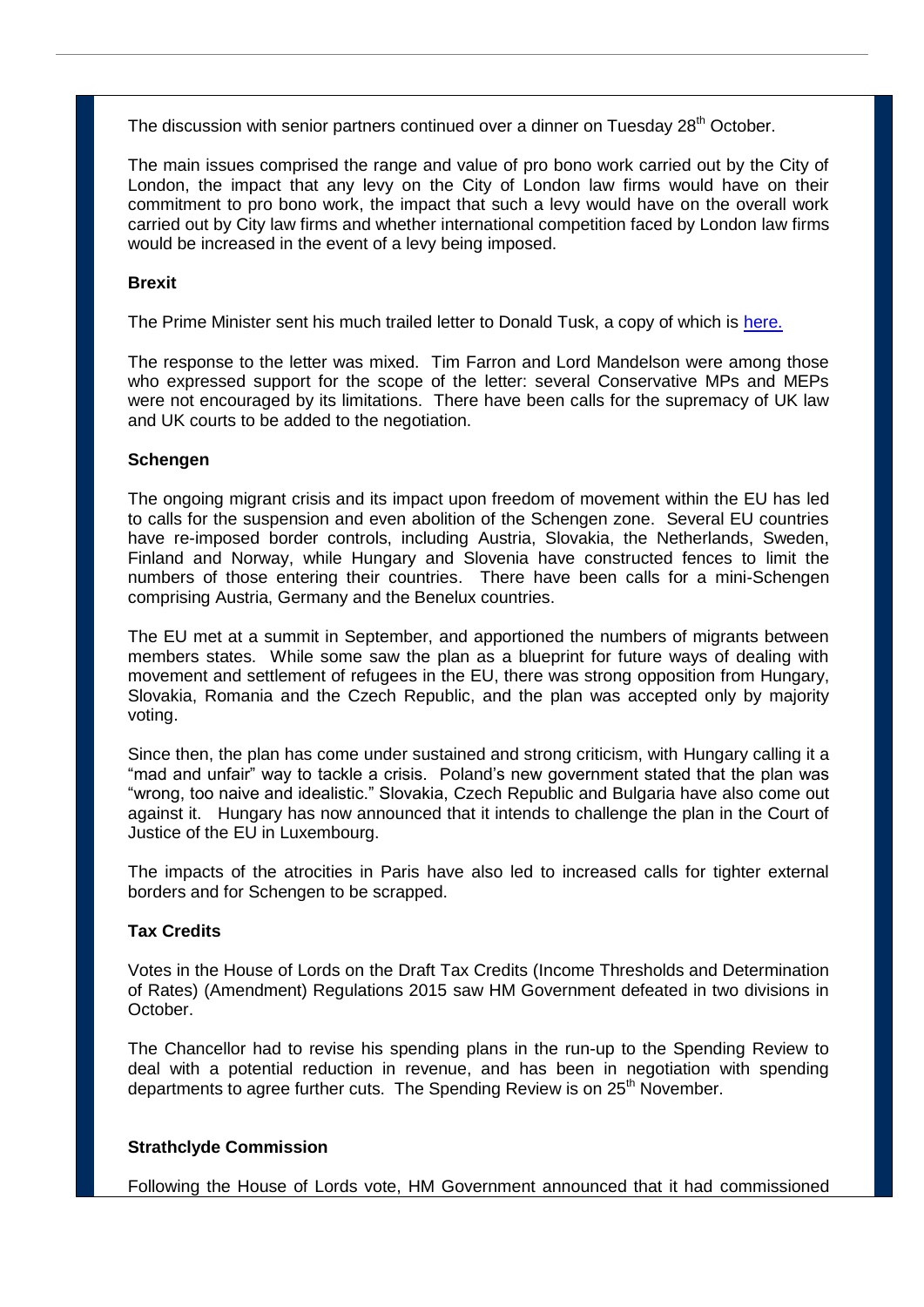Lord Strathclyde to lead a review into how to secure the decisive role of the elected House of Commons in the passage of legislation.

The purpose of the review is to examine how to protect the ability of elected Governments to secure their business in Parliament in light of the operation of these conventions. The review will consider in particular how to secure the decisive role of the elected House of Commons in relation to its primacy on financial matters, and secondary legislation.

Lord Strathclyde is being supported in his work by a small panel of experts, with the aim of submitting his recommendations to the Prime Minister, initially by the end of the year.

### **Other:**

The prospect of a **fixed costs regime** being introduced was discussed both at the Law Society and at the Conservative Party Conference. Further details are [here.](http://www.lawgazette.co.uk/news/fixed-costs-looming-in-commercial-litigation/5051520.article)

The Government announced the creation of a **National Infrastructure Commission**, an independent body for long term strategic decision-making to build effective and efficient infrastructure for the UK.

The commission was set up 5 October 2015 to look at the UK's future needs for nationally significant infrastructure so as to help to maintain UK's competitiveness amongst the G20, and provide greater certainty for investors by taking a long-term approach to the major investment decisions facing the country. Lord Adonis is to chair the commission and he has moved to the Cross Benches in the House of Lords. [Read announcement.](https://www.gov.uk/government/news/chancellor-announces-major-plan-to-get-britain-building)

The Government announced that the £5.9m **prisons training contract** with Saudi Arabia was not to proceed. The deal would have involved British civil servants training their Saudi counterparts. This episode, along with criticism of the Saudis from human rights NGOs and politicians, led to the threatened withdrawal of the Saudi ambassador to the UK back to Riyadh, forcing the Prime Minister to intervene to bolster the UK/Saudi relationship.

Jo Johnson published his **Green Paper on higher education**, with aim of driving up teaching standards and giving students more information through a new Teaching Excellence Framework which it is hoped will encourage a greater focus on high quality teaching and graduate employment prospects. The Green Paper also aims to widen participation for students from disadvantaged backgrounds and encourage providers to increase focus on supporting all students through their course and into employment or further study. A new Social Mobility Advisory Group is to report to the Universities Minister with a plan to increase the proportion of disadvantaged students entering higher education and increase the number of BME students by 20% by 2020. Faster access to Degree Awarding Powers and University Title is intended to make it easier to establish a new university, thereby widening the range of high-quality higher education providers. A new Office for Students is to be set up to promote the student interest and value for money, and reduce the regulatory burden on the sector. [View consultation.](https://www.gov.uk/government/consultations/higher-education-teaching-excellence-social-mobility-and-student-choice)

The Justice Select Committee held evidence sessions in its inquiry into **Courts and tribunals fees and charges** in late October 2015, with the controversy about the question of imposing extra costs on those in the criminal courts system continuing. It is likely that such charges, which have raised a very small amount, will be amended or withdrawn.

The draft **Investigatory Powers Bill** was published on 4 November. The draft Bill will bring together all interception powers currently under RIPA and the Wireless Telegraphy Act 2006. It will limit the ability to seek interception warrants to the existing nine intercepting authorities and existing three statutory purposes. It will introduce a new safeguard requiring that Judicial Commissioners must, as well as Ministers, approve warrants before they come into